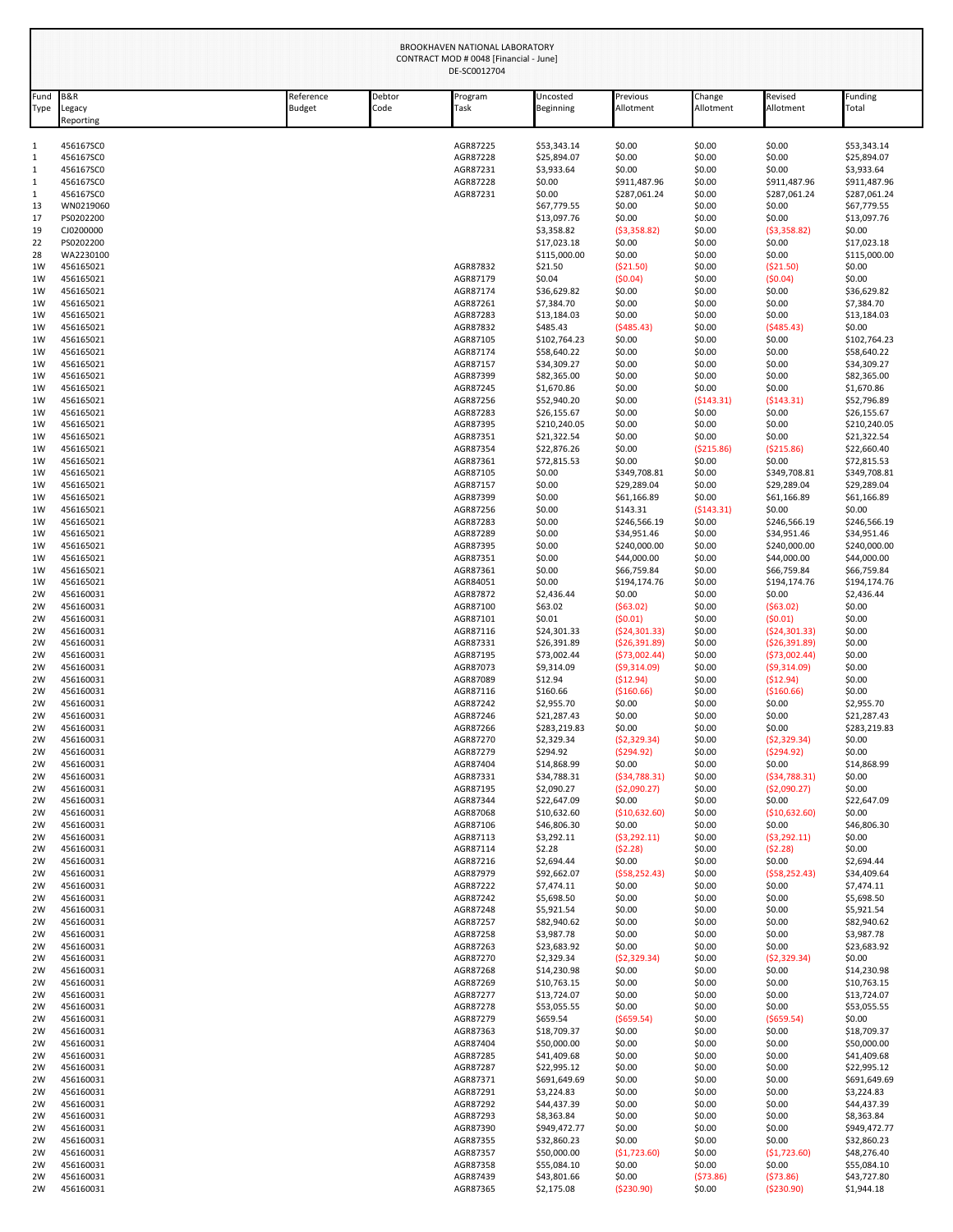| 2W       | 456160031              |              | AGR87872             | \$0.00                     | \$125,000.00               | \$0.00                | \$125,000.00               | \$125,000.00               |
|----------|------------------------|--------------|----------------------|----------------------------|----------------------------|-----------------------|----------------------------|----------------------------|
| 2W       | 456160031              |              | AGR87344             | \$0.00                     | \$78,754.45                | \$0.00                | \$78,754.45                | \$78,754.45                |
| 2W<br>2W | 456160031<br>456160031 |              | AGR87106<br>AGR87216 | \$0.00<br>\$0.00           | \$68,358.23<br>\$39,309.93 | \$5,487.73<br>\$0.00  | \$73,845.96<br>\$39,309.93 | \$73,845.96<br>\$39,309.93 |
| 2W       | 456160031              |              | AGR87222             | \$0.00                     | \$5,983.87                 | (54,050.44)           | \$1,933.43                 | \$1,933.43                 |
| 2W       | 456160031              |              | AGR87242             | \$0.00                     | \$87,289.18                | \$0.00                | \$87,289.18                | \$87,289.18                |
| 2W       | 456160031              |              | AGR87257             | \$0.00                     | \$65,736.07                | \$35,228.84           | \$100,964.91               | \$100,964.91               |
| 2W       | 456160031              |              | AGR87258             | \$0.00                     | \$0.00                     | \$0.00                | \$0.00                     | \$0.00                     |
| 2W       | 456160031              |              | AGR87263             | \$0.00                     | \$3,753.21                 | \$0.00                | \$3,753.21                 | \$3,753.21                 |
| 2W       | 456160031              |              | AGR87266             | \$0.00                     | \$13,578.50                | \$0.00                | \$13,578.50                | \$13,578.50                |
| 2W       | 456160031              |              | AGR87268             | \$0.00                     | \$55,059.88                | \$0.00                | \$55,059.88                | \$55,059.88                |
| 2W       | 456160031              |              | AGR87269             | \$0.00                     | \$82,163.07                | \$0.00                | \$82,163.07                | \$82,163.07                |
| 2W       | 456160031              |              | AGR87277             | \$0.00                     | \$3,397.00                 | \$0.00                | \$3,397.00                 | \$3,397.00                 |
| 2W       | 456160031              |              | AGR87278             | \$0.00                     | \$327.03                   | \$0.00                | \$327.03                   | \$327.03                   |
| 2W       | 456160031              |              | AGR87363             | \$0.00                     | \$30,150.66                | \$0.00                | \$30,150.66                | \$30,150.66                |
| 2W       | 456160031              |              | AGR87285             | \$0.00                     | \$58,139.38                | \$0.00                | \$58,139.38                | \$58,139.38                |
| 2W       | 456160031              |              | AGR87287             | \$0.00                     | \$131,690.71               | \$18,660.81           | \$150,351.52               | \$150,351.52               |
| 2W       | 456160031              |              | AGR87371             | \$0.00                     | \$600,000.00               | \$0.00                | \$600,000.00               | \$600,000.00               |
| 2W       | 456160031              |              | AGR87290             | \$0.00                     | \$48,726.00                | \$0.00                | \$48,726.00                | \$48,726.00                |
| 2W<br>2W | 456160031<br>456160031 |              | AGR87291<br>AGR87292 | \$0.00<br>\$0.00           | \$2,011.60<br>\$48,507.76  | \$113.59<br>\$0.00    | \$2,125.19                 | \$2,125.19                 |
| 2W       | 456160031              |              | AGR87293             | \$0.00                     | \$12,938.97                | \$0.00                | \$48,507.76<br>\$12,938.97 | \$48,507.76<br>\$12,938.97 |
| 2W       | 456160031              |              | AGR87390             | \$0.00                     | \$500,000.00               | \$0.00                | \$500,000.00               | \$500,000.00               |
| 2W       | 456160031              |              | AGR87355             | \$0.00                     | \$8,935.45                 | \$0.00                | \$8,935.45                 | \$8,935.45                 |
| 2W       | 456160031              |              | AGR87357             | \$0.00                     | \$99,970.46                | \$0.00                | \$99,970.46                | \$99,970.46                |
| 2W       | 456160031              |              | AGR87358             | \$0.00                     | \$290,679.18               | \$50,819.72           | \$341,498.90               | \$341,498.90               |
| 2W       | 456160031              |              | AGR87370             | \$0.00                     | \$266,990.30               | ( \$48,543.69)        | \$218,446.61               | \$218,446.61               |
| 2W       | 456160031              |              | AGR87362             | \$0.00                     | \$76,702.82                | ( \$3,405.64)         | \$73,297.18                | \$73,297.18                |
| 2W       | 456160031              |              | AGR87369             | \$0.00                     | \$118,363.00               | \$0.00                | \$118,363.00               | \$118,363.00               |
| 2W       | 456160031              |              | AGR87368             | \$0.00                     | \$196,780.07               | \$28,868.28           | \$225,648.35               | \$225,648.35               |
| 2W       | 456160031              |              | AGR87382             | \$0.00                     | \$22,500.00                | \$0.00                | \$22,500.00                | \$22,500.00                |
| 2W       | 456160031              |              | AGR87833             | \$0.00                     | \$55,509.06                | \$0.00                | \$55,509.06                | \$55,509.06                |
| 2W       | 456160031              |              | AGR87385             | \$0.00                     | \$163,834.95               | \$0.00                | \$163,834.95               | \$163,834.95               |
| 2W       | 456160031              |              | AGR87386             | \$0.00                     | \$43,689.32                | \$0.00                | \$43,689.32                | \$43,689.32                |
| 2W       | 456160031              |              | AGR87389             | \$0.00                     | \$49,453.00                | \$0.00                | \$49,453.00                | \$49,453.00                |
| 2W       | 456160031              |              | AGR84050             | \$0.00                     | \$92,819.00                | \$0.00                | \$92,819.00                | \$92,819.00                |
| 2W       | 456160031              |              | AGR84053             | \$0.00                     | \$12,480.00                | \$0.00                | \$12,480.00                | \$12,480.00                |
| 2W       | 456160031              |              | AGR84054             | \$0.00                     | \$15,000.00                | \$0.00                | \$15,000.00                | \$15,000.00                |
| 2W       | 456160031              |              | AGR84056             | \$0.00                     | \$92,729.60                | \$0.00                | \$92,729.60                | \$92,729.60                |
| 2W       | 456160031              |              | AGR84060             | \$0.00                     | \$229,448.00               | \$0.00                | \$229,448.00               | \$229,448.00               |
| 2W<br>2W | 456160032<br>456160032 |              | AGR87247<br>AGR87178 | \$42.29<br>\$46,652.39     | (542.29)<br>( \$46,652.39) | \$0.00<br>\$0.00      | (542.29)<br>(546, 652.39)  | \$0.00<br>\$0.00           |
| 2W       | 456160032              |              | AGR87197             | \$747.52                   | \$0.00                     | \$0.00                | \$0.00                     | \$747.52                   |
| 2W       | 456160032              |              | AGR87981             | \$19,447.24                | \$0.00                     | \$0.00                | \$0.00                     | \$19,447.24                |
| 2W       | 456160032              |              | AGR87807             | \$14,150.39                | \$0.00                     | \$0.00                | \$0.00                     | \$14,150.39                |
| 2W       | 456160032              |              | AGR87178             | \$11,648.66                | ( \$11,648.66)             | \$0.00                | ( \$11,648.66)             | \$0.00                     |
| 2W       | 456160032              |              | AGR87072             | \$150.06                   | (\$150.06)                 | \$0.00                | ( \$150.06)                | \$0.00                     |
| 2W       |                        |              |                      |                            |                            |                       |                            |                            |
|          | 456160032              |              | AGR87981             |                            | \$0.00                     | ( \$82.43)            | (582.43)                   |                            |
| 2W       | 456160032              |              | AGR87217             | \$24,652.14<br>\$45,419.89 | \$0.00                     | \$0.00                | \$0.00                     | \$24,569.71<br>\$45,419.89 |
| 2W       | 456160032              |              | AGR87280             | \$38,397.83                | \$0.00                     | \$0.00                | \$0.00                     | \$38,397.83                |
| 2W       | 456160032              |              | AGR87899             | \$49,133.71                | \$0.00                     | \$0.00                | \$0.00                     | \$49,133.71                |
| 2W       | 456160032              |              | AGR87284             | \$1,353.83                 | \$0.00                     | \$0.00                | \$0.00                     | \$1,353.83                 |
| 2W       | 456160032              |              | AGR87286             | \$419.36                   | (5419.36)                  | \$0.00                | (5419.36)                  | \$0.00                     |
| 2W       | 456160032              |              | AGR87412             | \$90,102.04                | \$0.00                     | \$0.00                | \$0.00                     | \$90,102.04                |
| 2W       | 456160032              |              | AGR87360             | \$24,128.49                | \$0.00                     | \$0.00                | \$0.00                     | \$24,128.49                |
| 2W       | 456160032              |              | AGR87197             | \$0.00                     | \$97,087.38                | \$0.00                | \$97,087.38                | \$97,087.38                |
| 2W       | 456160032              |              | AGR87981             | \$0.00                     | \$82.43                    | ( \$82.40)            | \$0.03                     | \$0.03                     |
| 2W       | 456160032              |              | AGR87217             | \$0.00                     | \$378,638.52               | \$0.00                | \$378,638.52               | \$378,638.52               |
| 2W       | 456160032              |              | AGR87280             | \$0.00                     | \$91,790.09                | \$0.00                | \$91,790.09                | \$91,790.09                |
| 2W       | 456160032              |              | AGR87284             | \$0.00                     | \$0.00                     | \$82,143.09           | \$82,143.09                | \$82,143.09                |
| 2W       | 456160032              |              | AGR87412             | \$0.00                     | \$58,252.43                | \$0.00                | \$58,252.43                | \$58,252.43                |
| 2W       | 456160032              |              | AGR87360             | \$0.00                     | \$320,500.00               | \$0.00                | \$320,500.00               | \$320,500.00               |
| 2W<br>2W | 456160032              |              | AGR87384             | \$0.00                     | \$48,543.69                | \$16,310.26           | \$64,853.95                | \$64,853.95                |
| 2W       | 456160032<br>456160032 |              | AGR87387<br>AGR84052 | \$0.00<br>\$0.00           | \$48,543.69                | \$0.00                | \$48,543.69                | \$48,543.69                |
| 2W       | 456160032              |              | AGR84057             | \$0.00                     | \$75,922.01<br>\$28,296.11 | \$0.00<br>\$0.00      | \$75,922.01<br>\$28,296.11 | \$75,922.01<br>\$28,296.11 |
| 2Z       | 456160031              |              | AGR87366             | \$225,242.72               | \$0.00                     | \$0.00                | \$0.00                     | \$225,242.72               |
| AD       | PS0202132              |              |                      | \$38,795.51                | \$0.00                     | \$0.00                | \$0.00                     | \$38,795.51                |
| ВG       | CJ0100000              |              |                      | \$0.00                     | \$35,735.00                | \$0.00                | \$35,735.00                | \$35,735.00                |
| ВG       | CJ0100000              |              |                      | \$196,813.77               | (5218.42)                  | \$0.00                | (5218.42)                  | \$196,595.35               |
| ВG       | CJ0100000              | ARPA-0001249 |                      | \$739,208.50               | \$0.00                     | \$0.00                | \$0.00                     | \$739,208.50               |
| ВG       | CJ0100000              | ARPA-0001250 |                      | \$350,000.00               | \$0.00                     | \$0.00                | \$0.00                     | \$350,000.00               |
| ВG       | CJ0200000              |              |                      | \$1,715.20                 | (51,715.20)                | \$0.00                | (51,715.20)                | \$0.00                     |
| ΒN       | TE1101000              |              |                      | \$0.00                     | \$9,320.00                 | \$0.00                | \$9,320.00                 | \$9,320.00                 |
| ΒN       | TE1101000              |              |                      | \$0.00                     | \$19,454.00                | \$7,500.00            | \$26,954.00                | \$26,954.00                |
| ΒN       | TE1103000              |              |                      | \$77,218.01                | \$0.00                     | \$0.00                | \$0.00                     | \$77,218.01                |
| ΒN<br>ΒN | TE1103000<br>TE1103000 |              |                      | \$0.00<br>\$0.00           | \$20,611.00<br>\$11,671.00 | \$0.00<br>\$55,761.00 | \$20,611.00<br>\$67,432.00 | \$20,611.00                |
| ΒN       | TE1104000              |              |                      | \$0.00                     |                            | \$0.00                |                            | \$67,432.00                |
| ΒN       | TE1104000              |              |                      | \$0.00                     | \$1,919.00<br>\$1,168.00   | \$1,029.00            | \$1,919.00<br>\$2,197.00   | \$1,919.00<br>\$2,197.00   |
| ΒN       | TE1201000              |              |                      | \$137,939.43               | \$0.00                     | \$0.00                | \$0.00                     | \$137,939.43               |
| ΒN       | TE1201000              |              |                      | \$0.00                     | \$26,444.00                | \$0.00                | \$26,444.00                | \$26,444.00                |
| ΒN       | TE1201000              |              |                      | \$0.00                     | \$2,347.00                 | \$0.00                | \$2,347.00                 | \$2,347.00                 |
| ΒN       | TE1203000              |              |                      | \$0.00                     | \$5,369.00                 | \$1,790.00            | \$7,159.00                 | \$7,159.00                 |
| ΒN       | TE1204000              |              |                      | \$0.00                     | \$2,684.00                 | \$895.00              | \$3,579.00                 | \$3,579.00                 |
| ΒN       | TE1205000              |              |                      | \$0.00                     | \$87,347.00                | \$13,750.00           | \$101,097.00               | \$101,097.00               |
| ΒN       | TE1206000              |              |                      | \$0.00                     | \$4,695.00                 | \$41,250.00           | \$45,945.00                | \$45,945.00                |
| ΒN       | TE1301000              |              |                      | \$898.42                   | \$35,113.00                | \$0.00                | \$35,113.00                | \$36,011.42                |
| ΒN       | TE1301000              |              |                      | \$0.00                     | \$36,762.00                | \$0.00                | \$36,762.00                | \$36,762.00                |
| ΒN       | TE1302000              |              |                      | \$0.00                     | \$0.00                     | \$11,883.00           | \$11,883.00                | \$11,883.00                |
| ΒN       | TE1305000              |              |                      | \$0.00                     | \$0.00                     | \$62,500.00           | \$62,500.00                | \$62,500.00                |
| ΒN       | TE1400000              |              |                      | \$0.00                     | \$1,250.00                 | \$0.00                | \$1,250.00                 | \$1,250.00                 |
| ΒN       | TE1400000              |              |                      | \$0.00                     | \$2,500.00                 | \$1,250.00            | \$3,750.00                 | \$3,750.00                 |
| ΒN<br>ΒN | TF0000000<br>TF0000000 |              |                      | \$0.00<br>\$0.00           | \$2,495.00<br>\$4,485.00   | \$0.00<br>\$2,326.00  | \$2,495.00<br>\$6,811.00   | \$2,495.00<br>\$6,811.00   |

2W 456160031 AGR87035 \$0.00 \$20,000.00 \$0.00 \$20,000.00 \$20,000.00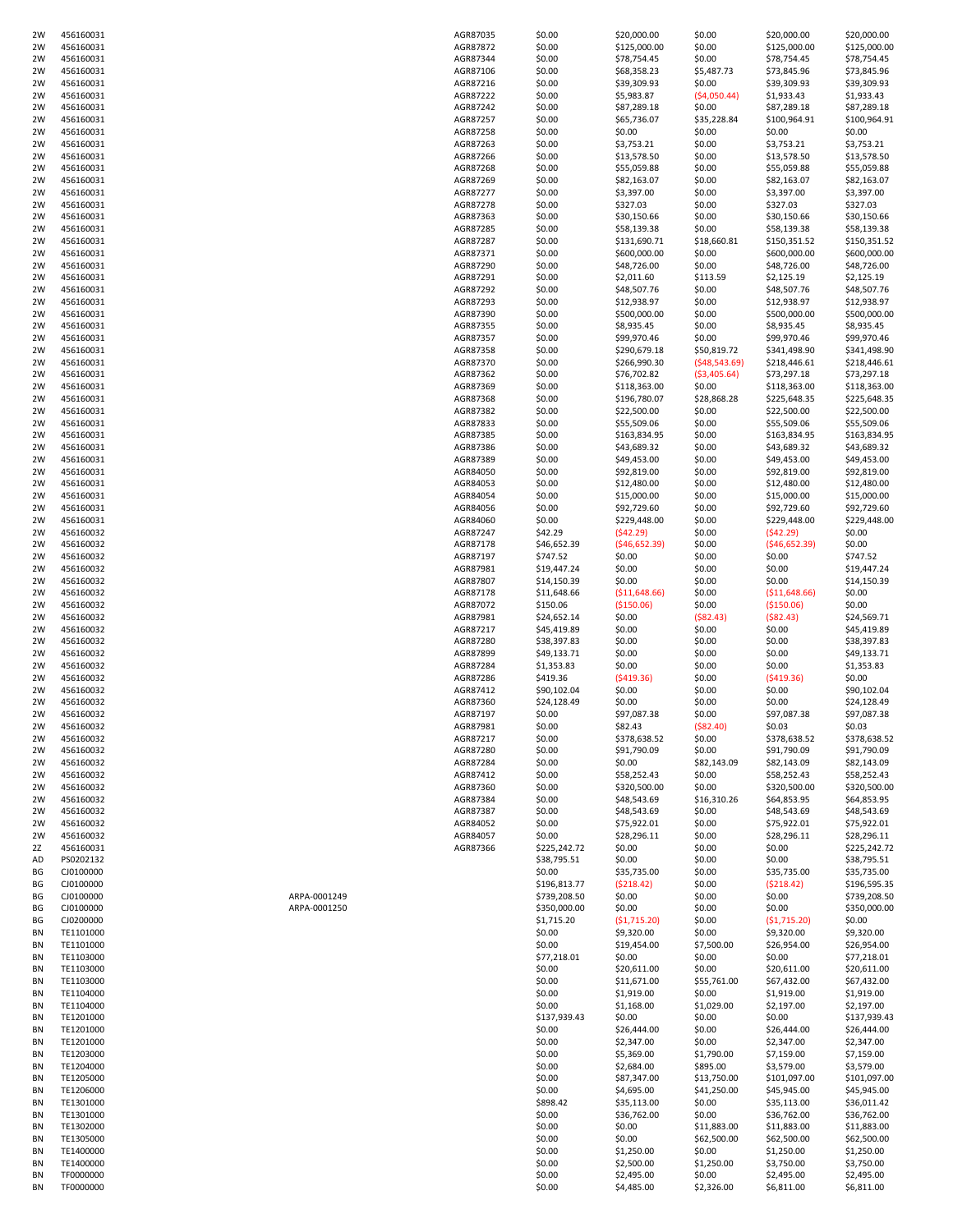| BN        | TG0100000 |            | \$513.91       | \$0.00            | \$0.00           | \$0.00            | \$513. |
|-----------|-----------|------------|----------------|-------------------|------------------|-------------------|--------|
| CN        | AF0440000 |            | \$19,851.61    | \$0.00            | \$0.00           | \$0.00            | \$19,8 |
| CN        | AF0440000 |            | \$0.00         | \$10,000.00       | \$5,000.00       | \$15,000.00       | \$15,0 |
| CN        | AF5810000 |            | \$88,084.23    | \$0.00            | \$0.00           | \$0.00            | \$88,0 |
|           |           |            |                |                   |                  |                   |        |
| CN        | AF5810000 |            | \$0.00         | \$800,000.00      | \$0.00           | \$800,000.00      | \$800  |
| CN        | AF5832020 |            | \$169,726.18   | \$0.00            | \$0.00           | \$0.00            | \$169  |
| CN        | AF5832020 |            | \$0.00         | \$845,000.00      | \$0.00           | \$845,000.00      | \$845  |
| CN        | AF5832030 | NE-0301604 | \$185,190.48   | \$0.00            | \$0.00           | \$0.00            | \$185  |
|           | AF5832030 |            | \$30,545.88    | \$0.00            | \$0.00           | \$0.00            |        |
| CN        |           |            |                |                   |                  |                   | \$30,5 |
| CN        | AF5832030 |            | \$0.00         | \$400,000.00      | \$0.00           | \$400,000.00      | \$400  |
| CN        | AF5855000 |            | \$141,761.12   | \$0.00            | \$0.00           | \$0.00            | \$141  |
| CN        | AF5855000 |            | \$0.00         | \$100,000.00      | \$0.00           | \$100,000.00      | \$100  |
|           |           |            |                |                   |                  |                   |        |
| CN        | NT0104000 |            | \$359,755.22   | \$0.00            | \$0.00           | \$0.00            | \$359  |
| CN        | RC0113000 |            | \$1,331.44     | (51, 331.44)      | \$0.00           | (51, 331.44)      | \$0.00 |
| CN        | RC0424000 |            | \$14,436.40    | \$0.00            | \$0.00           | \$0.00            | \$14,4 |
| CN        | RC0424000 |            | \$0.00         | \$85,000.00       | \$0.00           | \$85,000.00       | \$85,0 |
| FO        |           |            |                | \$0.00            |                  | \$0.00            |        |
|           | GD2540101 |            | \$76,656.06    |                   | \$0.00           |                   | \$76,6 |
| FO        | GD2540200 |            | \$283,160.28   | \$0.00            | \$0.00           | \$0.00            | \$283  |
| FO        | GD2540250 |            | \$38,022.43    | \$0.00            | \$0.00           | \$0.00            | \$38,0 |
| FO        | GD2540600 |            | \$137.38       | (5137.38)         | \$0.00           | (5137.38)         | \$0.00 |
| FO        | GD2540980 |            | \$240,902.93   | \$0.00            | \$0.00           | \$0.00            | \$240  |
|           |           |            |                |                   |                  |                   |        |
| FO        | GD5001000 |            | \$66,808.81    | \$0.00            | \$0.00           | \$0.00            | \$66,8 |
| FO        | GD6020100 |            | \$0.00         | \$383,000.00      | \$0.00           | \$383,000.00      | \$383  |
| FO        | GD6020300 |            | \$0.00         | \$1,643,000.00    | \$0.00           | \$1,643,000.00    | \$1,64 |
| FO        | GD6020400 |            | \$0.00         | \$45,000.00       | \$0.00           | \$45,000.00       | \$45,0 |
|           |           |            |                |                   |                  | \$868,000.00      |        |
| FO        | GD6020900 |            | \$0.00         | \$868,000.00      | \$0.00           |                   | \$868  |
| FO        | GD6050100 |            | \$0.00         | \$259,624.00      | \$0.00           | \$259,624.00      | \$259  |
| ΝM        | NN5010000 |            | \$414,967.47   | \$0.00            | \$0.00           | \$0.00            | \$414  |
| ΝS        | CT8101000 |            | \$0.00         | \$50,000.00       | \$56,000.00      | \$106,000.00      | \$106  |
| ΝS        | CT8401000 |            | \$0.00         | \$1,690,000.00    | \$0.00           | \$1,690,000.00    | \$1,69 |
|           |           |            |                |                   |                  |                   |        |
| ΝS        | CT8404010 |            | \$0.00         | \$653,000.00      | \$0.00           | \$653,000.00      | \$653  |
| ΝS        | CT8405010 |            | \$0.00         | \$220,000.00      | \$0.00           | \$220,000.00      | \$220  |
| NS        | DN1001011 |            | \$0.00         | \$1,100,568.00    | \$0.00           | \$1,100,568.00    | \$1,10 |
| ΝS        | DN1001023 |            | \$0.00         | \$95,932.00       | \$0.00           | \$95,932.00       | \$95,9 |
|           |           |            |                |                   |                  |                   |        |
| ΝS        | DN1003011 |            | \$0.00         | \$40,000.00       | \$0.00           | \$40,000.00       | \$40,0 |
| <b>NS</b> | DN2001000 |            | \$0.00         | \$2,405,000.00    | \$0.00           | \$2,405,000.00    | \$2,40 |
| ΝS        | DN3001010 |            | \$0.00         | \$672,983.00      | \$0.00           | \$672,983.00      | \$672  |
| NS        | DN4001010 |            | \$0.00         | \$1,067,156.07    | \$0.00           | \$1,067,156.07    | \$1,06 |
|           |           |            |                |                   |                  |                   |        |
| ΝS        | DN4001020 |            | \$0.00         | \$1,309,617.28    | \$0.00           | \$1,309,617.28    | \$1,30 |
| ΝS        | DN4001030 |            | \$0.00         | \$258,680.00      | \$0.00           | \$258,680.00      | \$258  |
| ΝS        | DN4002010 |            | \$0.00         | \$7,765.39        | \$0.00           | \$7,765.39        | \$7,76 |
| NS        | DN4003010 |            | \$0.00         | \$340,170.08      | \$0.00           | \$340,170.08      | \$340  |
|           | DN4003020 |            | \$0.00         | \$658,228.09      |                  | \$658,228.09      |        |
| NS        |           |            |                |                   | \$0.00           |                   | \$658  |
| ΝS        | DN4004010 |            | \$0.00         | \$53,387.09       | \$0.00           | \$53,387.09       | \$53,3 |
| ΝS        | DN4004030 |            | \$0.00         | \$223,827.00      | \$0.00           | \$223,827.00      | \$223  |
| NS        | NN2001000 |            | \$423,982.82   | \$0.00            | \$0.00           | \$0.00            | \$423  |
| ΝS        | NN2001000 |            | \$0.00         | \$0.00            | \$0.00           | \$0.00            | \$0.00 |
|           |           |            |                |                   |                  |                   |        |
| NS        | NN4009010 |            | \$341,595.92   | \$0.00            | \$0.00           | \$0.00            | \$341, |
| ΝS        | NN4009010 |            | \$0.00         | \$0.00            | \$0.00           | \$0.00            | \$0.00 |
| ΝS        | NN4009020 |            | \$1,112,561.62 | \$0.00            | \$0.00           | \$0.00            | \$1,11 |
| ΝS        | NN4009020 |            | \$0.00         | \$0.00            | \$0.00           | \$0.00            | \$0.00 |
|           |           |            |                |                   |                  |                   |        |
| ΝS        | NN4009030 |            | \$104,330.44   | \$0.00            | \$0.00           | \$0.00            | \$104  |
| ΝS        | NN4009030 |            | \$0.00         | \$0.00            | \$0.00           | \$0.00            | \$0.00 |
| NS        | NN4009040 |            | \$0.00         | \$0.00            | \$0.00           | \$0.00            | \$0.00 |
| NS        | NN4010010 |            | \$10,025.52    | \$0.00            | \$0.00           | \$0.00            | \$10,0 |
| ΝS        | NN4010021 |            | \$132,080.70   | \$0.00            | \$0.00           | \$0.00            | \$132  |
|           |           |            |                |                   |                  |                   |        |
| ΝS        | NN4011010 |            | \$493.94       | \$0.00            | \$0.00           | \$0.00            | \$493. |
| <b>NS</b> | NN4011010 |            | \$0.00         | \$0.00            | \$0.00           | \$0.00            | \$0.00 |
| NS        | NN4011020 |            | \$96,157.66    | \$0.00            | \$0.00           | \$0.00            | \$96,1 |
| NS        | NN4011020 |            | \$0.00         | \$0.00            | \$0.00           | \$0.00            | \$0.00 |
|           |           |            |                |                   |                  |                   |        |
| <b>NS</b> | NN4012010 |            | \$78,671.16    | \$0.00            | \$0.00           | \$0.00            | \$78,6 |
| <b>NS</b> | NN4012010 |            | \$0.00         | \$0.00            | \$0.00           | \$0.00            | \$0.00 |
| <b>NS</b> | NN4012030 |            | \$113,814.54   | \$0.00            | \$0.00           | \$0.00            | \$113  |
| ΝS        | NN4012030 |            | \$0.00         | \$0.00            | \$0.00           | \$0.00            | \$0.00 |
| NS        | NN4012040 |            | \$161,906.31   | \$0.00            | \$0.00           | \$0.00            | \$161  |
|           | NN5001010 |            |                | \$0.00            |                  |                   | \$222  |
| <b>NS</b> |           |            | \$222,358.40   |                   | \$0.00           | \$0.00            |        |
| <b>NS</b> | NN5002010 |            | \$6,889.36     | \$0.00            | \$0.00           | \$0.00            | \$6,88 |
| NS        | NN5002010 |            | \$100,739.03   | \$0.00            | \$0.00           | \$0.00            | \$100  |
| ΝS        | NN5002010 |            | \$312,437.97   | ( \$186, 786.08)  | \$0.00           | ( \$186, 786.08)  | \$125, |
| NS        | NN5002020 |            | \$62,261.85    | \$0.00            | \$0.00           | \$0.00            | \$62,2 |
| <b>NS</b> | NN5002020 |            | \$2,973,229.42 | \$186,786.08      | (\$2,950,000.00) | (52, 763, 213.92) | \$210  |
|           |           |            |                |                   |                  |                   |        |
| <b>NS</b> | NN5002020 |            | \$774,000.00   | \$2,531,131.49    | \$0.00           | \$2,531,131.49    | \$3,30 |
| NS        | NN5002020 |            | \$2,048,549.27 | \$0.00            | \$0.00           | \$0.00            | \$2,04 |
| ΝS        | NN5002040 |            | \$118,919.53   | \$0.00            | \$0.00           | \$0.00            | \$118  |
| NS        | NN5003010 |            | \$4.04         | (54.04)           | \$0.00           | (54.04)           | \$0.00 |
| <b>NS</b> | NN5003020 |            | \$0.02         | \$0.00            | \$0.00           | \$0.00            | \$0.02 |
|           |           |            |                |                   |                  |                   |        |
| NS        | NN5003040 |            | \$2,864.75     | \$4.04            | \$0.00           | \$4.04            | \$2,86 |
| <b>NS</b> | NN5004010 |            | \$688,369.61   | \$0.00            | \$0.00           | \$0.00            | \$688  |
| ΝS        | NN5004010 |            | \$118,720.00   | \$0.00            | \$0.00           | \$0.00            | \$118  |
| ΝS        | NN5004010 |            | \$163,400.00   | \$0.00            | \$0.00           | \$0.00            | \$163  |
| <b>NS</b> | NN5004010 |            | \$0.00         | \$0.00            | \$0.00           | \$0.00            | \$0.00 |
|           |           |            |                |                   |                  |                   |        |
| <b>NS</b> | NN5004020 |            | \$2,835,045.59 | ( \$2,531,131.49) | \$0.00           | (52,531,131.49)   | \$303, |
| NS        | NN5006010 |            | \$12,696.81    | \$0.00            | \$0.00           | \$0.00            | \$12,6 |
| ΝS        | NN500W000 |            | \$51,312.90    | \$0.00            | \$0.00           | \$0.00            | \$51,3 |
| NS        | NN5070010 |            | \$44,326.32    | \$0.00            | \$0.00           | \$0.00            | \$44,3 |
|           |           |            |                |                   |                  |                   |        |
| <b>NS</b> | NN5070010 |            | \$1,058.69     | \$0.00            | \$0.00           | \$0.00            | \$1,05 |
| NS        | NN5070010 |            | \$0.00         | \$0.00            | \$0.00           | \$0.00            | \$0.00 |
| ΝS        | NN5070040 |            | \$59,627.22    | \$0.00            | \$0.00           | \$0.00            | \$59,6 |
| ΝS        | NN5070040 |            | \$15,000.00    | \$0.00            | \$0.00           | \$0.00            | \$15,0 |
|           |           |            |                |                   |                  |                   |        |
| ΝS        | NN5070040 |            | \$0.00         | \$0.00            | \$0.00           | \$0.00            | \$0.00 |
| NS        | NN9100000 |            | \$82,273.24    | \$0.00            | \$0.00           | \$0.00            | \$82,2 |
| <b>NS</b> | NN9100000 |            | \$0.00         | \$0.00            | \$0.00           | \$0.00            | \$0.00 |
| ΝS        | NN9301000 |            | \$32,955.54    | \$0.00            | \$0.00           | \$0.00            | \$32,9 |
|           |           |            |                |                   |                  |                   |        |
| ΝS        | NN9301000 |            | \$50,000.00    | \$0.00            | \$0.00           | \$0.00            | \$50,0 |
| тc        | CT8401000 |            | \$0.00         | \$0.00            | \$0.00           | \$0.00            | \$0.00 |
| тc        | CT8404010 |            | \$0.00         | \$0.00            | \$0.00           | \$0.00            | \$0.00 |

| NF-0301604 |
|------------|
|------------|

| ΒN | TG0100000 |            | \$513.91       | \$0.00          | \$0.00            | \$0.00            | \$513.91       |
|----|-----------|------------|----------------|-----------------|-------------------|-------------------|----------------|
| CN | AF0440000 |            | \$19,851.61    | \$0.00          | \$0.00            | \$0.00            | \$19,851.61    |
| CN | AF0440000 |            | \$0.00         | \$10,000.00     | \$5,000.00        | \$15,000.00       | \$15,000.00    |
| СN | AF5810000 |            | \$88,084.23    | \$0.00          | \$0.00            | \$0.00            | \$88,084.23    |
| СN | AF5810000 |            | \$0.00         | \$800,000.00    | \$0.00            | \$800,000.00      | \$800,000.00   |
| СN | AF5832020 |            | \$169,726.18   | \$0.00          | \$0.00            | \$0.00            | \$169,726.18   |
| СN | AF5832020 |            | \$0.00         | \$845,000.00    | \$0.00            | \$845,000.00      | \$845,000.00   |
| СN | AF5832030 | NE-0301604 | \$185,190.48   | \$0.00          | \$0.00            | \$0.00            | \$185,190.48   |
| СN | AF5832030 |            | \$30,545.88    | \$0.00          | \$0.00            | \$0.00            | \$30,545.88    |
| СN | AF5832030 |            | \$0.00         | \$400,000.00    | \$0.00            | \$400,000.00      | \$400,000.00   |
| СN | AF5855000 |            | \$141,761.12   | \$0.00          | \$0.00            | \$0.00            | \$141,761.12   |
| СN | AF5855000 |            | \$0.00         | \$100,000.00    | \$0.00            | \$100,000.00      | \$100,000.00   |
| СN | NT0104000 |            | \$359,755.22   | \$0.00          | \$0.00            | \$0.00            | \$359,755.22   |
| СN | RC0113000 |            | \$1,331.44     | (51, 331.44)    | \$0.00            | (51, 331.44)      | \$0.00         |
| СN | RC0424000 |            | \$14,436.40    | \$0.00          | \$0.00            | \$0.00            | \$14,436.40    |
| СN | RC0424000 |            | \$0.00         | \$85,000.00     | \$0.00            | \$85,000.00       | \$85,000.00    |
| FO | GD2540101 |            | \$76,656.06    | \$0.00          | \$0.00            | \$0.00            | \$76,656.06    |
|    |           |            |                |                 |                   |                   |                |
| FO | GD2540200 |            | \$283,160.28   | \$0.00          | \$0.00            | \$0.00            | \$283,160.28   |
| FO | GD2540250 |            | \$38,022.43    | \$0.00          | \$0.00            | \$0.00            | \$38,022.43    |
| FO | GD2540600 |            | \$137.38       | (5137.38)       | \$0.00            | (5137.38)         | \$0.00         |
| FO | GD2540980 |            | \$240,902.93   | \$0.00          | \$0.00            | \$0.00            | \$240,902.93   |
| FO | GD5001000 |            | \$66,808.81    | \$0.00          | \$0.00            | \$0.00            | \$66,808.81    |
| FO | GD6020100 |            | \$0.00         | \$383,000.00    | \$0.00            | \$383,000.00      | \$383,000.00   |
| FO | GD6020300 |            | \$0.00         | \$1,643,000.00  | \$0.00            | \$1,643,000.00    | \$1,643,000.00 |
| FO | GD6020400 |            | \$0.00         | \$45,000.00     | \$0.00            | \$45,000.00       | \$45,000.00    |
| FO | GD6020900 |            | \$0.00         | \$868,000.00    | \$0.00            | \$868,000.00      | \$868,000.00   |
| FO | GD6050100 |            | \$0.00         | \$259,624.00    | \$0.00            | \$259,624.00      | \$259,624.00   |
| NΜ | NN5010000 |            | \$414,967.47   | \$0.00          | \$0.00            | \$0.00            | \$414,967.47   |
| ΝS | CT8101000 |            | \$0.00         | \$50,000.00     | \$56,000.00       | \$106,000.00      | \$106,000.00   |
| ΝS | CT8401000 |            | \$0.00         | \$1,690,000.00  | \$0.00            | \$1,690,000.00    | \$1,690,000.00 |
| ΝS | CT8404010 |            | \$0.00         | \$653.000.00    | \$0.00            | \$653,000.00      | \$653,000.00   |
| ΝS | CT8405010 |            | \$0.00         | \$220,000.00    | \$0.00            | \$220,000.00      | \$220,000.00   |
|    |           |            |                |                 |                   |                   |                |
| ΝS | DN1001011 |            | \$0.00         | \$1,100,568.00  | \$0.00            | \$1,100,568.00    | \$1,100,568.00 |
| ΝS | DN1001023 |            | \$0.00         | \$95,932.00     | \$0.00            | \$95,932.00       | \$95,932.00    |
| ΝS | DN1003011 |            | \$0.00         | \$40,000.00     | \$0.00            | \$40,000.00       | \$40,000.00    |
| ΝS | DN2001000 |            | \$0.00         | \$2,405,000.00  | \$0.00            | \$2,405,000.00    | \$2,405,000.00 |
| ΝS | DN3001010 |            | \$0.00         | \$672,983.00    | \$0.00            | \$672,983.00      | \$672,983.00   |
| ΝS | DN4001010 |            | \$0.00         | \$1,067,156.07  | \$0.00            | \$1,067,156.07    | \$1,067,156.07 |
| ΝS | DN4001020 |            | \$0.00         | \$1,309,617.28  | \$0.00            | \$1,309,617.28    | \$1,309,617.28 |
| ΝS | DN4001030 |            | \$0.00         | \$258,680.00    | \$0.00            | \$258,680.00      | \$258,680.00   |
| ΝS | DN4002010 |            | \$0.00         | \$7,765.39      | \$0.00            | \$7,765.39        | \$7,765.39     |
| ΝS | DN4003010 |            | \$0.00         | \$340,170.08    | \$0.00            | \$340,170.08      | \$340,170.08   |
| ΝS | DN4003020 |            | \$0.00         | \$658,228.09    | \$0.00            | \$658,228.09      | \$658,228.09   |
| ΝS | DN4004010 |            | \$0.00         | \$53,387.09     | \$0.00            | \$53,387.09       | \$53,387.09    |
| ΝS | DN4004030 |            | \$0.00         | \$223,827.00    | \$0.00            | \$223,827.00      | \$223,827.00   |
| ΝS | NN2001000 |            | \$423,982.82   | \$0.00          | \$0.00            | \$0.00            | \$423,982.82   |
| ΝS | NN2001000 |            | \$0.00         | \$0.00          | \$0.00            | \$0.00            | \$0.00         |
|    | NN4009010 |            | \$341,595.92   |                 | \$0.00            | \$0.00            | \$341,595.92   |
| ΝS |           |            |                | \$0.00          |                   |                   |                |
| ΝS | NN4009010 |            | \$0.00         | \$0.00          | \$0.00            | \$0.00            | \$0.00         |
| ΝS | NN4009020 |            | \$1,112,561.62 | \$0.00          | \$0.00            | \$0.00            | \$1,112,561.62 |
| ΝS | NN4009020 |            | \$0.00         | \$0.00          | \$0.00            | \$0.00            | \$0.00         |
| ΝS | NN4009030 |            | \$104,330.44   | \$0.00          | \$0.00            | \$0.00            | \$104,330.44   |
| ΝS | NN4009030 |            | \$0.00         | \$0.00          | \$0.00            | \$0.00            | \$0.00         |
| ΝS | NN4009040 |            | \$0.00         | \$0.00          | \$0.00            | \$0.00            | \$0.00         |
| ΝS | NN4010010 |            | \$10,025.52    | \$0.00          | \$0.00            | \$0.00            | \$10,025.52    |
| ΝS | NN4010021 |            | \$132,080.70   | \$0.00          | \$0.00            | \$0.00            | \$132,080.70   |
| NS | NN4011010 |            | \$493.94       | \$0.00          | \$0.00            | \$0.00            | \$493.94       |
| ΝS | NN4011010 |            | \$0.00         | \$0.00          | \$0.00            | \$0.00            | \$0.00         |
| ΝS | NN4011020 |            | \$96,157.66    | \$0.00          | \$0.00            | \$0.00            | \$96,157.66    |
| ΝS | NN4011020 |            | \$0.00         | \$0.00          | \$0.00            | \$0.00            | \$0.00         |
| ΝS | NN4012010 |            | \$78,671.16    | \$0.00          | \$0.00            | \$0.00            | \$78,671.16    |
| ΝS | NN4012010 |            | \$0.00         | \$0.00          | \$0.00            | \$0.00            | \$0.00         |
| ΝS | NN4012030 |            | \$113,814.54   | \$0.00          | \$0.00            | \$0.00            | \$113,814.54   |
|    |           |            |                |                 |                   |                   |                |
| ΝS | NN4012030 |            | \$0.00         | \$0.00          | \$0.00            | \$0.00            | \$0.00         |
| ΝS | NN4012040 |            | \$161,906.31   | \$0.00          | \$0.00            | \$0.00            | \$161,906.31   |
| ΝS | NN5001010 |            | \$222,358.40   | \$0.00          | \$0.00            | \$0.00            | \$222,358.40   |
| ΝS | NN5002010 |            | \$6,889.36     | \$0.00          | \$0.00            | \$0.00            | \$6,889.36     |
| ΝS | NN5002010 |            | \$100,739.03   | \$0.00          | \$0.00            | \$0.00            | \$100,739.03   |
| ΝS | NN5002010 |            | \$312,437.97   | (5186, 786.08)  | \$0.00            | ( \$186, 786.08)  | \$125,651.89   |
| ΝS | NN5002020 |            | \$62,261.85    | \$0.00          | \$0.00            | \$0.00            | \$62,261.85    |
| ΝS | NN5002020 |            | \$2,973,229.42 | \$186,786.08    | ( \$2,950,000.00) | (52, 763, 213.92) | \$210,015.50   |
| ΝS | NN5002020 |            | \$774,000.00   | \$2,531,131.49  | \$0.00            | \$2,531,131.49    | \$3,305,131.49 |
| ΝS | NN5002020 |            | \$2,048,549.27 | \$0.00          | \$0.00            | \$0.00            | \$2,048,549.27 |
| ΝS | NN5002040 |            | \$118,919.53   | \$0.00          | \$0.00            | \$0.00            | \$118,919.53   |
| ΝS | NN5003010 |            | \$4.04         | (54.04)         | \$0.00            | (54.04)           | \$0.00         |
| ΝS | NN5003020 |            | \$0.02         | \$0.00          | \$0.00            | \$0.00            | \$0.02         |
| ΝS | NN5003040 |            | \$2,864.75     | \$4.04          | \$0.00            | \$4.04            | \$2,868.79     |
| ΝS | NN5004010 |            | \$688,369.61   | \$0.00          | \$0.00            | \$0.00            | \$688,369.61   |
| ΝS | NN5004010 |            | \$118,720.00   | \$0.00          | \$0.00            | \$0.00            | \$118,720.00   |
|    | NN5004010 |            | \$163,400.00   | \$0.00          | \$0.00            | \$0.00            | \$163,400.00   |
| ΝS |           |            |                |                 |                   |                   |                |
| ΝS | NN5004010 |            | \$0.00         | \$0.00          | \$0.00            | \$0.00            | \$0.00         |
| ΝS | NN5004020 |            | \$2,835,045.59 | (52,531,131.49) | \$0.00            | (52,531,131.49)   | \$303,914.10   |
| ΝS | NN5006010 |            | \$12,696.81    | \$0.00          | \$0.00            | \$0.00            | \$12,696.81    |
| ΝS | NN500W000 |            | \$51,312.90    | \$0.00          | \$0.00            | \$0.00            | \$51,312.90    |
| ΝS | NN5070010 |            | \$44,326.32    | \$0.00          | \$0.00            | \$0.00            | \$44,326.32    |
| ΝS | NN5070010 |            | \$1,058.69     | \$0.00          | \$0.00            | \$0.00            | \$1,058.69     |
| ΝS | NN5070010 |            | \$0.00         | \$0.00          | \$0.00            | \$0.00            | \$0.00         |
| ΝS | NN5070040 |            | \$59,627.22    | \$0.00          | \$0.00            | \$0.00            | \$59,627.22    |
| ΝS | NN5070040 |            | \$15,000.00    | \$0.00          | \$0.00            | \$0.00            | \$15,000.00    |
| ΝS | NN5070040 |            | \$0.00         | \$0.00          | \$0.00            | \$0.00            | \$0.00         |
| ΝS | NN9100000 |            | \$82,273.24    | \$0.00          | \$0.00            | \$0.00            | \$82,273.24    |
| ΝS | NN9100000 |            | \$0.00         | \$0.00          | \$0.00            | \$0.00            | \$0.00         |
| ΝS | NN9301000 |            | \$32,955.54    | \$0.00          | \$0.00            | \$0.00            | \$32,955.54    |
|    |           |            |                |                 |                   |                   |                |
| ΝS | NN9301000 |            | \$50,000.00    | \$0.00          | \$0.00            | \$0.00            | \$50,000.00    |
| ТC | CT8401000 |            | \$0.00         | \$0.00          | \$0.00            | \$0.00            | \$0.00         |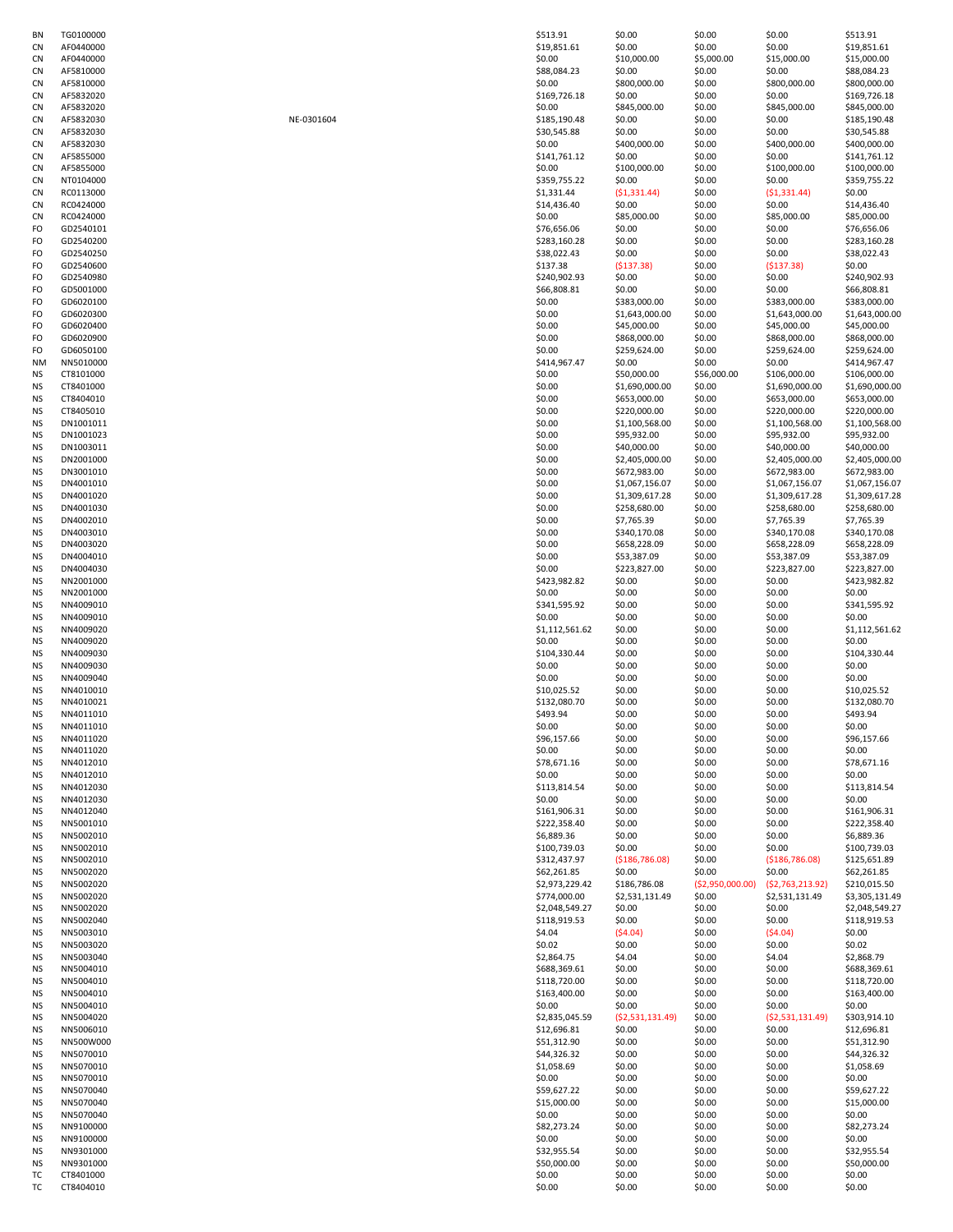| тс        | CT8405010 |              | \$0.00          | \$0.00          | \$0.00         | \$0.00          | \$0.00         |
|-----------|-----------|--------------|-----------------|-----------------|----------------|-----------------|----------------|
|           | DP0902090 |              | \$6,545.77      | \$0.00          |                | \$0.00          | \$6,545.77     |
| тс        |           |              |                 |                 | \$0.00         |                 |                |
| тс        | DP0902090 |              | \$0.00          | \$0.00          | \$0.00         | \$0.00          | \$0.00         |
| ТC        | DP0909010 |              | \$0.00          | \$200,000.00    | \$0.00         | \$200,000.00    | \$200,000.00   |
| тс        | DP1204010 |              | \$9,829.51      | \$0.00          | \$0.00         | \$0.00          | \$9,829.51     |
| тс        | DP4011093 |              | \$2,057.91      | \$0.00          | \$0.00         | \$0.00          | \$2,057.91     |
| тс        | DP4015011 |              | \$76,331.67     | \$1,640.93      | \$0.00         | \$1,640.93      | \$77,972.60    |
| тс        | DP4015042 |              | \$3,580.49      | \$0.00          | \$0.00         | \$0.00          | \$3,580.49     |
|           |           |              |                 |                 |                |                 | \$54,539.96    |
| ТC        | DP4015043 |              | \$54,539.96     | \$0.00          | \$0.00         | \$0.00          |                |
| тс        | DP4015051 |              | \$1,899.60      | ( \$1,640.93)   | \$0.00         | (51,640.93)     | \$258.67       |
| тс        | DP8000000 |              | \$50,000.00     | \$0.00          | \$0.00         | \$0.00          | \$50,000.00    |
| TF        | GD3006000 |              | \$22.51         | (522.51)        | \$0.00         | (522.51)        | \$0.00         |
| TF        | HQ1001000 |              | \$6,738.38      | \$0.00          | \$0.00         | \$0.00          | \$6,738.38     |
| TF        | HQ1001000 |              | \$40,000.00     | \$0.00          | \$0.00         | \$0.00          | \$40,000.00    |
|           |           |              |                 |                 |                |                 |                |
| TF        | HU2006200 |              | \$976.23        | \$0.00          | \$0.00         | \$0.00          | \$976.23       |
| UX        | EZ5012300 | ADSBRNL-0030 | \$880,159.05    | \$0.00          | \$0.00         | \$0.00          | \$880,159.05   |
| UX        | EZ5012300 | ADSBRNL-0030 | \$47.62         | \$0.00          | \$0.00         | \$0.00          | \$47.62        |
| VE        | ST5001020 |              | \$335,088.56    | \$0.00          | \$0.00         | \$0.00          | \$335,088.56   |
| VE        | ST5001020 |              | \$635,000.00    | \$0.00          | \$0.00         | \$0.00          | \$635,000.00   |
| VE        | ST5001030 |              | \$127,508.16    | \$120,000.00    | \$0.00         | \$120,000.00    | \$247,508.16   |
|           | ST5001030 |              | \$0.00          | \$425,000.00    | \$0.00         | \$425,000.00    | \$425,000.00   |
| VE        |           |              |                 |                 |                |                 |                |
| VE        | ST5001040 |              | \$200,900.28    | \$0.00          | \$0.00         | \$0.00          | \$200,900.28   |
| VE        | ST5002000 |              | \$0.00          | \$198,000.00    | \$0.00         | \$198,000.00    | \$198,000.00   |
| VE        | ST6001020 |              | \$155,888.49    | \$94,000.00     | \$0.00         | \$94,000.00     | \$249,888.49   |
| VE        | ST6001020 |              | \$0.00          | \$390,000.00    | \$0.00         | \$390,000.00    | \$390,000.00   |
| VE        | ST6001031 |              | \$184,358.21    | \$100,000.00    | \$0.00         | \$100,000.00    | \$284,358.21   |
| VE        | ST6001031 |              | \$0.00          | \$4,413,000.00  | \$0.00         | \$4,413,000.00  | \$4,413,000.00 |
|           |           |              |                 |                 |                |                 |                |
| VE        | ST6001032 |              | \$1,056,044.09  | \$436,000.00    | \$0.00         | \$436,000.00    | \$1,492,044.09 |
| VE        | ST6001032 |              | \$0.00          | \$1,600,000.00  | \$0.00         | \$1,600,000.00  | \$1,600,000.00 |
| VE        | ST6001034 | AIP          | \$1,044,339.70  | \$0.00          | \$0.00         | \$0.00          | \$1,044,339.70 |
| VE        | ST6001034 |              | \$102,205.32    | \$0.00          | \$0.00         | \$0.00          | \$102,205.32   |
| VE        | ST6001034 | AIP          | \$0.00          | \$152,000.00    | \$0.00         | \$152,000.00    | \$152,000.00   |
| WA        | 39KA00000 | PRN11SC40000 |                 | \$0.00          | \$0.00         | \$0.00          | \$1,104,736.78 |
|           |           |              | \$1,104,736.78  |                 |                |                 |                |
| WA        | 39KA00000 | PRN11SC40000 | \$0.00          | \$7,664,568.00  | \$0.00         | \$7,664,568.00  | \$7,664,568.00 |
| WA        | 39KC02000 | PRN07SC06000 | \$5,351.21      | (55,351.21)     | \$0.00         | (55,351.21)     | \$0.00         |
| WA        | 39KG01000 | PRN09SC73000 | \$48.14         | (548.14)        | \$0.00         | (548.14)        | \$0.00         |
| WA        | 39KG01000 | PRN10SC72000 | \$537,506.17    | \$0.00          | \$0.00         | \$0.00          | \$537,506.17   |
| WA        | FS1001000 |              | \$1,910,599.27  | \$0.00          | \$0.00         | \$0.00          | \$1,910,599.27 |
|           |           |              |                 |                 |                |                 |                |
| WA        | FS1001000 |              | \$0.00          | \$6,393,000.00  | \$0.00         | \$6,393,000.00  | \$6,393,000.00 |
| WA        | FS1002000 |              | \$518,238.77    | \$0.00          | \$0.00         | \$0.00          | \$518,238.77   |
| WA        | FS1002000 |              | \$0.00          | \$865,000.00    | \$0.00         | \$865,000.00    | \$865,000.00   |
| WA        | FS1004000 |              | \$187,243.47    | \$0.00          | \$0.00         | \$0.00          | \$187,243.47   |
| WA        | FS1004000 |              | \$0.00          | \$712,000.00    | \$0.00         | \$712,000.00    | \$712,000.00   |
| WA        | FS1005000 |              | \$557,638.18    | \$0.00          | \$0.00         | \$0.00          | \$557,638.18   |
|           |           |              |                 |                 |                |                 |                |
| WA        | FS1005000 |              | \$0.00          | \$2,027,000.00  | \$0.00         | \$2,027,000.00  | \$2,027,000.00 |
| WA        | FS1006000 |              | \$259,954.04    | \$0.00          | \$0.00         | \$0.00          | \$259,954.04   |
| WA        | FS1006000 |              | \$0.00          | \$569,000.00    | \$0.00         | \$569,000.00    | \$569,000.00   |
| WA        | FS1007000 |              | \$177,166.36    | \$0.00          | \$0.00         | \$0.00          | \$177,166.36   |
| WA        | FS1007000 |              | \$0.00          | \$685,000.00    | \$0.00         | \$685,000.00    | \$685,000.00   |
| WA        | FS1009000 |              | \$391,670.46    | \$0.00          | \$0.00         | \$0.00          | \$391,670.46   |
|           |           |              |                 |                 |                |                 |                |
| WA        | FS1009000 |              | \$0.00          | \$707,000.00    | \$0.00         | \$707,000.00    | \$707,000.00   |
| WA        | KA1102080 |              | \$20,411.19     | \$0.00          | \$0.00         | \$0.00          | \$20,411.19    |
| WA        | KA1102811 |              | \$882.24        | \$0.00          | \$0.00         | \$0.00          | \$882.24       |
| WA        | KA1102811 |              | \$11,981.92     | \$0.00          | \$0.00         | \$0.00          | \$11,981.92    |
| WA        | KA1102812 |              | \$271,438.04    | \$0.00          | \$0.00         | \$0.00          | \$271,438.04   |
| WA        | KA1502021 |              | \$5,898.40      | \$0.00          | \$0.00         | \$0.00          | \$5,898.40     |
|           |           |              |                 |                 |                |                 |                |
| <b>WA</b> | KA2101020 |              | \$1,431,420.58  | \$0.00          | \$0.00         | \$0.00          | \$1,431,420.58 |
| WA        | KA2101020 | OPEMIE30YD   | \$3,506,930.60  | \$0.00          | \$0.00         | \$0.00          | \$3,506,930.60 |
| WA        | KA2101020 |              | \$0.00          | \$4,887,850.00  | \$0.00         | \$4,887,850.00  | \$4,887,850.00 |
| WA        | KA2101030 |              | \$15,930.72     | \$0.00          | \$0.00         | \$0.00          | \$15,930.72    |
| WA        | KA2101030 |              | \$435,000.00    | \$0.00          | \$0.00         | \$0.00          | \$435,000.00   |
| WA        | KA2101030 |              | \$0.00          | \$20,000.00     | \$0.00         | \$20,000.00     | \$20,000.00    |
|           |           |              |                 |                 |                |                 |                |
| WA        | KA2102021 |              | \$10,609,419.36 | \$0.00          | \$0.00         | \$0.00          | \$10,609,419.3 |
| WA        | KA2102021 |              | \$0.00          | \$22,524,190.00 | ( \$75,000.00) | \$22,449,190.00 | \$22,449,190.0 |
| WA        | KA2102090 |              | \$146,856.12    | \$0.00          | \$0.00         | \$0.00          | \$146,856.12   |
| WA        | KA2102090 |              | \$0.00          | \$267,378.00    | \$0.00         | \$267,378.00    | \$267,378.00   |
| WA        | KA2103011 | EQUMIE30YD   | \$2,732,941.82  | \$0.00          | \$0.00         | \$0.00          | \$2,732,941.82 |
| WA        | KA2103011 | OPEMIE61BM   | \$0.00          | \$0.00          | \$75,000.00    | \$75,000.00     | \$75,000.00    |
| WA        | KA2103011 | EQUMIE30YD   | \$0.00          | \$9,088,650.00  | \$0.00         | \$9,088,650.00  | \$9,088,650.00 |
|           |           |              |                 |                 |                |                 |                |
| WA        | KA2201020 |              | \$874,745.04    | \$0.00          | \$0.00         | \$0.00          | \$874,745.04   |
| WA        | KA2201020 |              | \$0.00          | \$3,917,225.00  | \$0.00         | \$3,917,225.00  | \$3,917,225.00 |
| WA        | KA2202010 |              | \$557,310.09    | \$0.00          | \$0.00         | \$0.00          | \$557,310.09   |
| WA        | KA2202010 |              | \$0.00          | \$861,050.00    | \$0.00         | \$861,050.00    | \$861,050.00   |
| WA        | KA2202090 |              | \$215,155.93    | \$0.00          | \$0.00         | \$0.00          | \$215,155.93   |
| WA        | KA2202090 |              | \$734,000.00    | \$0.00          | \$0.00         | \$0.00          | \$734,000.00   |
| WA        |           |              |                 |                 |                |                 | \$368,288.00   |
|           | KA2202090 |              | \$0.00          | \$368,288.00    | \$0.00         | \$368,288.00    |                |
| WA        | KA2203012 |              | \$383,422.82    | \$0.00          | \$0.00         | \$0.00          | \$383,422.82   |
| WA        | KA2301020 |              | \$840,320.05    | \$0.00          | \$0.00         | \$0.00          | \$840,320.05   |
| WA        | KA2301020 |              | \$0.00          | \$932,812.00    | \$0.00         | \$932,812.00    | \$932,812.00   |
| WA        | KA2302090 |              | \$2,468.47      | (52, 468.47)    | \$0.00         | (52, 468.47)    | \$0.00         |
| WA        | KA2303011 | OPEMIE11WB   | \$232,170.69    | \$0.00          | \$0.00         | \$0.00          | \$232,170.69   |
|           |           |              |                 |                 |                |                 |                |
| WA        | KA2303011 | EQUMIE11WB   | \$2,837,029.47  | \$0.00          | \$0.00         | \$0.00          | \$2,837,029.47 |
| WA        | KA2303011 | EQUMIE11WB   | \$0.00          | \$4,500,000.00  | \$0.00         | \$4,500,000.00  | \$4,500,000.00 |
| WA        | KA2401012 |              | \$302,370.33    | \$0.00          | \$0.00         | \$0.00          | \$302,370.33   |
| WA        | KA2401012 |              | \$0.00          | \$3,157,150.00  | \$500,000.00   | \$3,657,150.00  | \$3,657,150.00 |
| WA        | KA2401021 |              | \$69,738.92     | \$0.00          | \$0.00         | \$0.00          | \$69,738.92    |
| WA        | KA2401021 |              | \$425,000.00    | \$0.00          | \$0.00         | \$0.00          | \$425,000.00   |
|           |           |              |                 |                 |                |                 |                |
| WA        | KA2401021 |              | \$0.00          | \$261,128.00    | \$0.00         | \$261,128.00    | \$261,128.00   |
| WA        | KA2401022 |              | \$8,013.38      | \$0.00          | \$0.00         | \$0.00          | \$8,013.38     |
| WA        | KA2401022 |              | \$0.00          | \$145,460.00    | \$0.00         | \$145,460.00    | \$145,460.00   |
| WA        | KA2403013 | EQU          | \$13,302.54     | \$0.00          | \$0.00         | \$0.00          | \$13,302.54    |
| WA        | KA2403013 |              | \$113,368.14    | \$0.00          | \$0.00         | \$0.00          | \$113,368.14   |
| WA        | KA2501012 |              | \$110,196.37    | \$0.00          | \$0.00         | \$0.00          | \$110,196.37   |
|           |           |              |                 |                 |                |                 |                |
| WA        | KA2501012 |              | \$0.00          | \$1,041,807.00  | \$0.00         | \$1,041,807.00  | \$1,041,807.00 |
| WA        | KA2501021 |              | \$558,219.21    | \$0.00          | \$0.00         | \$0.00          | \$558,219.21   |
| WA        | KA2501021 |              | \$0.00          | \$3,452,822.00  | \$0.00         | \$3,452,822.00  | \$3,452,822.00 |

| ТC<br>тс | CT8405010<br>DP0902090 |              | \$0.00<br>\$6,545.77           | \$0.00<br>\$0.00             | \$0.00<br>\$0.00       | \$0.00<br>\$0.00             | \$0.00<br>\$6,545.77           |
|----------|------------------------|--------------|--------------------------------|------------------------------|------------------------|------------------------------|--------------------------------|
| ТC       | DP0902090              |              | \$0.00                         | \$0.00                       | \$0.00                 | \$0.00                       | \$0.00                         |
| ТC       | DP0909010              |              | \$0.00                         | \$200,000.00                 | \$0.00                 | \$200,000.00                 | \$200,000.00                   |
| ТC       | DP1204010              |              | \$9,829.51                     | \$0.00                       | \$0.00                 | \$0.00                       | \$9,829.51                     |
| тс       | DP4011093              |              | \$2,057.91                     | \$0.00                       | \$0.00                 | \$0.00                       | \$2,057.91                     |
| тс       | DP4015011              |              | \$76,331.67                    | \$1,640.93                   | \$0.00                 | \$1,640.93                   | \$77,972.60                    |
| ТC       | DP4015042              |              | \$3,580.49                     | \$0.00                       | \$0.00                 | \$0.00                       | \$3,580.49                     |
| ТC       | DP4015043              |              | \$54,539.96                    | \$0.00                       | \$0.00                 | \$0.00                       | \$54,539.96                    |
| тс       | DP4015051              |              | \$1,899.60                     | (51,640.93)                  | \$0.00                 | (51,640.93)                  | \$258.67                       |
| ТC       | DP8000000              |              | \$50,000.00                    | \$0.00                       | \$0.00                 | \$0.00                       | \$50,000.00                    |
| TF<br>TF | GD3006000<br>HQ1001000 |              | \$22.51<br>\$6,738.38          | (522.51)<br>\$0.00           | \$0.00<br>\$0.00       | (522.51)<br>\$0.00           | \$0.00                         |
| TF       | HQ1001000              |              | \$40,000.00                    | \$0.00                       | \$0.00                 | \$0.00                       | \$6,738.38<br>\$40,000.00      |
| TF       | HU2006200              |              | \$976.23                       | \$0.00                       | \$0.00                 | \$0.00                       | \$976.23                       |
| UΧ       | EZ5012300              | ADSBRNL-0030 | \$880,159.05                   | \$0.00                       | \$0.00                 | \$0.00                       | \$880,159.05                   |
| UX       | EZ5012300              | ADSBRNL-0030 | \$47.62                        | \$0.00                       | \$0.00                 | \$0.00                       | \$47.62                        |
| VE       | ST5001020              |              | \$335,088.56                   | \$0.00                       | \$0.00                 | \$0.00                       | \$335,088.56                   |
| VE       | ST5001020              |              | \$635,000.00                   | \$0.00                       | \$0.00                 | \$0.00                       | \$635,000.00                   |
| VE       | ST5001030              |              | \$127,508.16                   | \$120,000.00                 | \$0.00                 | \$120,000.00                 | \$247,508.16                   |
| VE       | ST5001030              |              | \$0.00                         | \$425,000.00                 | \$0.00                 | \$425,000.00                 | \$425,000.00                   |
| VE       | ST5001040              |              | \$200,900.28                   | \$0.00                       | \$0.00                 | \$0.00                       | \$200,900.28                   |
| VE       | ST5002000              |              | \$0.00                         | \$198,000.00                 | \$0.00                 | \$198,000.00                 | \$198,000.00                   |
| VE       | ST6001020              |              | \$155,888.49                   | \$94,000.00                  | \$0.00                 | \$94,000.00                  | \$249,888.49<br>\$390,000.00   |
| VE<br>VE | ST6001020<br>ST6001031 |              | \$0.00<br>\$184,358.21         | \$390,000.00<br>\$100,000.00 | \$0.00<br>\$0.00       | \$390,000.00<br>\$100,000.00 | \$284,358.21                   |
| VE       | ST6001031              |              | \$0.00                         | \$4,413,000.00               | \$0.00                 | \$4,413,000.00               | \$4,413,000.00                 |
| VE       | ST6001032              |              | \$1,056,044.09                 | \$436,000.00                 | \$0.00                 | \$436,000.00                 | \$1,492,044.09                 |
| VE       | ST6001032              |              | \$0.00                         | \$1,600,000.00               | \$0.00                 | \$1,600,000.00               | \$1,600,000.00                 |
| VE       | ST6001034              | AIP          | \$1,044,339.70                 | \$0.00                       | \$0.00                 | \$0.00                       | \$1,044,339.70                 |
| VE       | ST6001034              |              | \$102,205.32                   | \$0.00                       | \$0.00                 | \$0.00                       | \$102,205.32                   |
| VE       | ST6001034              | AIP          | \$0.00                         | \$152,000.00                 | \$0.00                 | \$152,000.00                 | \$152,000.00                   |
| WA       | 39KA00000              | PRN11SC40000 | \$1,104,736.78                 | \$0.00                       | \$0.00                 | \$0.00                       | \$1,104,736.78                 |
| WA       | 39KA00000              | PRN11SC40000 | \$0.00                         | \$7,664,568.00               | \$0.00                 | \$7,664,568.00               | \$7,664,568.00                 |
| WA       | 39KC02000              | PRN07SC06000 | \$5,351.21                     | (55, 351.21)                 | \$0.00                 | (55, 351.21)                 | \$0.00                         |
| WA       | 39KG01000              | PRN09SC73000 | \$48.14                        | (548.14)                     | \$0.00                 | (548.14)                     | \$0.00                         |
| WA<br>WA | 39KG01000<br>FS1001000 | PRN10SC72000 | \$537,506.17<br>\$1,910,599.27 | \$0.00<br>\$0.00             | \$0.00<br>\$0.00       | \$0.00<br>\$0.00             | \$537,506.17<br>\$1,910,599.27 |
| WA       | FS1001000              |              | \$0.00                         | \$6,393,000.00               | \$0.00                 | \$6,393,000.00               | \$6,393,000.00                 |
| WA       | FS1002000              |              | \$518,238.77                   | \$0.00                       | \$0.00                 | \$0.00                       | \$518,238.77                   |
| WA       | FS1002000              |              | \$0.00                         | \$865,000.00                 | \$0.00                 | \$865,000.00                 | \$865,000.00                   |
| WA       | FS1004000              |              | \$187,243.47                   | \$0.00                       | \$0.00                 | \$0.00                       | \$187,243.47                   |
| WA       | FS1004000              |              | \$0.00                         | \$712,000.00                 | \$0.00                 | \$712,000.00                 | \$712,000.00                   |
| WA       | FS1005000              |              | \$557,638.18                   | \$0.00                       | \$0.00                 | \$0.00                       | \$557,638.18                   |
| WA       | FS1005000              |              | \$0.00                         | \$2,027,000.00               | \$0.00                 | \$2,027,000.00               | \$2,027,000.00                 |
| WA       | FS1006000              |              | \$259,954.04                   | \$0.00                       | \$0.00                 | \$0.00                       | \$259,954.04                   |
| WA       | FS1006000              |              | \$0.00                         | \$569,000.00                 | \$0.00                 | \$569,000.00                 | \$569,000.00                   |
| WA       | FS1007000              |              | \$177,166.36                   | \$0.00                       | \$0.00                 | \$0.00                       | \$177,166.36                   |
| WA       | FS1007000<br>FS1009000 |              | \$0.00                         | \$685,000.00<br>\$0.00       | \$0.00<br>\$0.00       | \$685,000.00<br>\$0.00       | \$685,000.00<br>\$391,670.46   |
| WA<br>WA | FS1009000              |              | \$391,670.46<br>\$0.00         | \$707,000.00                 | \$0.00                 | \$707,000.00                 | \$707,000.00                   |
| WA       | KA1102080              |              | \$20,411.19                    | \$0.00                       | \$0.00                 | \$0.00                       | \$20,411.19                    |
| WA       | KA1102811              |              | \$882.24                       | \$0.00                       | \$0.00                 | \$0.00                       | \$882.24                       |
| WA       | KA1102811              |              | \$11,981.92                    | \$0.00                       | \$0.00                 | \$0.00                       | \$11,981.92                    |
| WA       | KA1102812              |              | \$271,438.04                   | \$0.00                       | \$0.00                 | \$0.00                       | \$271,438.04                   |
| WA       | KA1502021              |              | \$5,898.40                     | \$0.00                       | \$0.00                 | \$0.00                       | \$5,898.40                     |
| WA       | KA2101020              |              | \$1,431,420.58                 | \$0.00                       | \$0.00                 | \$0.00                       | \$1,431,420.58                 |
| WA       | KA2101020              | OPEMIE30YD   | \$3,506,930.60                 | \$0.00                       | \$0.00                 | \$0.00                       | \$3,506,930.60                 |
| WA       | KA2101020              |              | \$0.00                         | \$4,887,850.00               | \$0.00                 | \$4,887,850.00               | \$4,887,850.00                 |
| WA       | KA2101030              |              | \$15,930.72                    | \$0.00                       | \$0.00                 | \$0.00                       | \$15,930.72                    |
| WA<br>WA | KA2101030<br>KA2101030 |              | \$435,000.00<br>\$0.00         | \$0.00<br>\$20,000.00        | \$0.00<br>\$0.00       | \$0.00<br>\$20,000.00        | \$435,000.00<br>\$20,000.00    |
| WA       | KA2102021              |              | \$10,609,419.36                | \$0.00                       | \$0.00                 | \$0.00                       | \$10,609,419.36                |
| WA       | KA2102021              |              | \$0.00                         | \$22,524,190.00              | ( \$75,000.00)         | \$22,449,190.00              | \$22,449,190.00                |
| WA       | KA2102090              |              | \$146,856.12                   | \$0.00                       | \$0.00                 | \$0.00                       | \$146,856.12                   |
| WA       | KA2102090              |              | \$0.00                         | \$267,378.00                 | \$0.00                 | \$267,378.00                 | \$267,378.00                   |
| WA       | KA2103011              | EQUMIE30YD   | \$2,732,941.82                 | \$0.00                       | \$0.00                 | \$0.00                       | \$2,732,941.82                 |
| WA       | KA2103011              | OPEMIE61BM   | \$0.00                         | \$0.00                       | \$75,000.00            | \$75,000.00                  | \$75,000.00                    |
| WA       | KA2103011              | EQUMIE30YD   | \$0.00                         | \$9,088,650.00               | \$0.00                 | \$9,088,650.00               | \$9,088,650.00                 |
| WA       | KA2201020              |              | \$874,745.04                   | \$0.00                       | \$0.00                 | \$0.00                       | \$874,745.04                   |
| WA       | KA2201020              |              | \$0.00                         | \$3,917,225.00               | \$0.00                 | \$3,917,225.00               | \$3,917,225.00                 |
| WA<br>WA | KA2202010<br>KA2202010 |              | \$557,310.09<br>\$0.00         | \$0.00<br>\$861,050.00       | \$0.00<br>\$0.00       | \$0.00<br>\$861,050.00       | \$557,310.09<br>\$861,050.00   |
| WA       | KA2202090              |              | \$215,155.93                   | \$0.00                       | \$0.00                 | \$0.00                       | \$215,155.93                   |
| WA       | KA2202090              |              | \$734,000.00                   | \$0.00                       | \$0.00                 | \$0.00                       | \$734,000.00                   |
| WA       | KA2202090              |              | \$0.00                         | \$368,288.00                 | \$0.00                 | \$368,288.00                 | \$368,288.00                   |
| WA       | KA2203012              |              | \$383,422.82                   | \$0.00                       | \$0.00                 | \$0.00                       | \$383,422.82                   |
| WA       | KA2301020              |              | \$840,320.05                   | \$0.00                       | \$0.00                 | \$0.00                       | \$840,320.05                   |
| WA       | KA2301020              |              | \$0.00                         | \$932,812.00                 | \$0.00                 | \$932,812.00                 | \$932,812.00                   |
| WA       | KA2302090              |              | \$2,468.47                     | (52, 468.47)                 | \$0.00                 | (52, 468.47)                 | \$0.00                         |
| WA       | KA2303011              | OPEMIE11WB   | \$232,170.69                   | \$0.00                       | \$0.00                 | \$0.00                       | \$232,170.69                   |
| WA       | KA2303011              | EQUMIE11WB   | \$2,837,029.47                 | \$0.00                       | \$0.00                 | \$0.00                       | \$2,837,029.47                 |
| WA       | KA2303011              | EQUMIE11WB   | \$0.00                         | \$4,500,000.00               | \$0.00                 | \$4,500,000.00               | \$4,500,000.00                 |
| WA<br>WA | KA2401012<br>KA2401012 |              | \$302,370.33<br>\$0.00         | \$0.00<br>\$3,157,150.00     | \$0.00<br>\$500,000.00 | \$0.00<br>\$3,657,150.00     | \$302,370.33<br>\$3,657,150.00 |
| WA       | KA2401021              |              | \$69,738.92                    | \$0.00                       | \$0.00                 | \$0.00                       | \$69,738.92                    |
| WA       | KA2401021              |              | \$425,000.00                   | \$0.00                       | \$0.00                 | \$0.00                       | \$425,000.00                   |
| WA       | KA2401021              |              | \$0.00                         | \$261,128.00                 | \$0.00                 | \$261,128.00                 | \$261,128.00                   |
| WA       | KA2401022              |              | \$8,013.38                     | \$0.00                       | \$0.00                 | \$0.00                       | \$8,013.38                     |
| WA       | KA2401022              |              | \$0.00                         | \$145,460.00                 | \$0.00                 | \$145,460.00                 | \$145,460.00                   |
| WA       | KA2403013              | EQU          | \$13,302.54                    | \$0.00                       | \$0.00                 | \$0.00                       | \$13,302.54                    |
| WA       | KA2403013              |              | \$113,368.14                   | \$0.00                       | \$0.00                 | \$0.00                       | \$113,368.14                   |
| WA       | KA2501012              |              | \$110,196.37                   | \$0.00                       | \$0.00                 | \$0.00                       | \$110,196.37                   |
| WA       | KA2501012              |              | \$0.00                         | \$1,041,807.00               | \$0.00                 | \$1,041,807.00               | \$1,041,807.00                 |
| WA       | KA2501021              |              | \$558,219.21                   | \$0.00                       | \$0.00                 | \$0.00                       | \$558,219.21                   |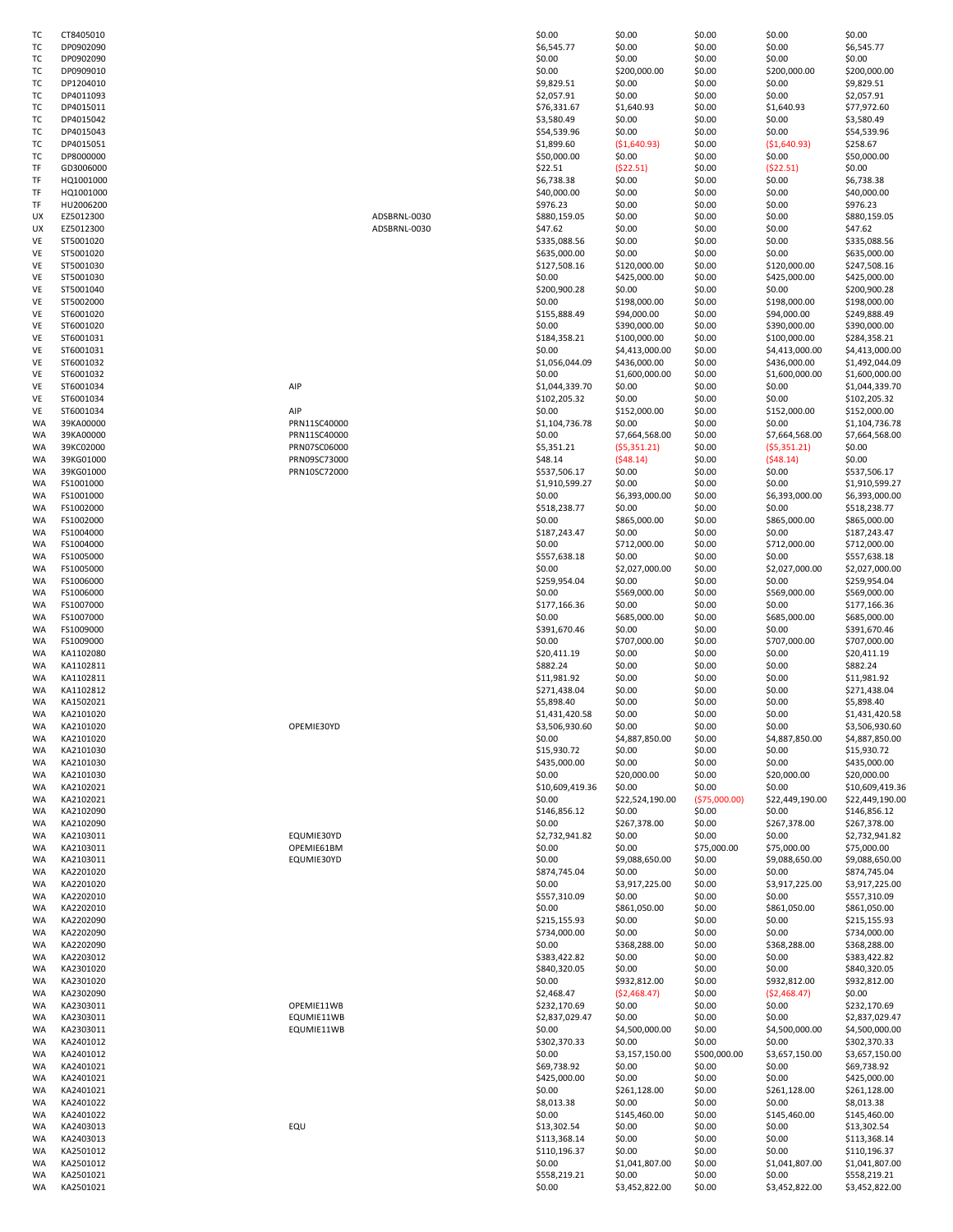| WA       | KA2501022              |            | \$306,517.99                   | \$0.00                 | \$0.00            | \$0.00                    | \$306,517.99                   |
|----------|------------------------|------------|--------------------------------|------------------------|-------------------|---------------------------|--------------------------------|
| WA       | KA2501022              |            | \$0.00                         | \$321,480.00           | \$482,195.00      | \$803,675.00              | \$803,675.00                   |
| WA       | KA2501032              |            | \$954,908.88                   | \$0.00                 | \$0.00            | \$0.00                    | \$954,908.88                   |
| WA       | KA2501032              |            | \$0.00                         | \$1,136,220.00         | \$0.00            | \$1,136,220.00            | \$1,136,220.00                 |
| WA       | KA2601020              |            | \$1,444.73                     | \$0.00                 | \$0.00            | \$0.00                    | \$1,444.73                     |
| WA<br>WA | KA2602010<br>KA2602010 | AIP        | \$1,209,117.72<br>\$954,284.46 | \$0.00<br>\$0.00       | \$0.00<br>\$0.00  | \$0.00<br>\$0.00          | \$1,209,117.72                 |
| WA       | KA2602010              | AIP        | \$300,000.00                   | \$0.00                 | \$0.00            | \$0.00                    | \$954,284.46<br>\$300,000.00   |
| WA       | KA2602010              |            | \$0.00                         | \$3,348,450.00         | \$0.00            | \$3,348,450.00            | \$3,348,450.00                 |
| WA       | KA2602010              | AIP        | \$0.00                         | \$707,000.00           | \$0.00            | \$707,000.00              | \$707,000.00                   |
| WA       | KB0101022              |            | \$346,723.73                   | \$0.00                 | \$0.00            | \$0.00                    | \$346,723.73                   |
| WA       | KB0101022              |            | \$0.00                         | \$2,180,580.00         | \$0.00            | \$2,180,580.00            | \$2,180,580.00                 |
| WA       | KB0181012              |            | \$34,228.17                    | \$0.00                 | \$0.00            | \$0.00                    | \$34,228.17                    |
| WA       | KB0201021              |            | \$759,263.97                   | \$0.00                 | \$0.00            | \$0.00                    | \$759,263.97                   |
| WA       | KB0201021              |            | \$0.00                         | \$6,253,091.00         | \$500,000.00      | \$6,753,091.00            | \$6,753,091.00                 |
| WA       | KB0201022              |            | \$10,839.24                    | \$0.00                 | \$0.00            | \$0.00                    | \$10,839.24                    |
| WA       | KB0201022              |            | \$0.00                         | \$19,000.00            | \$0.00            | \$19,000.00               | \$19,000.00                    |
| WA       | KB0201052              |            | \$246,561.33                   | \$0.00                 | \$0.00            | \$0.00                    | \$246,561.33                   |
| WA       | KB0201052              |            | \$0.00                         | \$0.00                 | \$500,000.00      | \$500,000.00              | \$500,000.00                   |
| WA       | KB0202011              | AIP        | \$781,888.75                   | \$0.00                 | \$0.00            | \$0.00                    | \$781,888.75                   |
| WA       | KB0202011              | EQU        | \$428,519.80                   | \$0.00                 | \$0.00            | \$0.00                    | \$428,519.80                   |
| WA       | KB0202011              | AIP        | \$2,300,000.00                 | \$0.00                 | \$0.00            | \$0.00                    | \$2,300,000.00                 |
| WA       | KB0202011              |            | \$7,123,304.64                 | \$0.00                 | \$0.00            | \$0.00                    | \$7,123,304.64                 |
| WA       | KB0202011              | EQU        | \$700,000.00                   | \$0.00                 | \$0.00            | \$0.00                    | \$700,000.00                   |
| WA       | KB0202011              | AIP        | \$1,200,000.00                 | \$0.00                 | \$0.00            | \$0.00                    | \$1,200,000.00                 |
| WA       | KB0202011              |            | \$0.00                         | \$123,238,531.00       | \$0.00            | \$123,238,531.00          | \$123,238,531.00               |
| WA       | KB0202011              | EQU        | \$0.00                         | \$1,518,499.00         | \$0.00            | \$1,518,499.00            | \$1,518,499.00                 |
| WA       | KB0202011              | AIP        | \$0.00                         | \$3,304,688.00         | \$0.00            | \$3,304,688.00            | \$3,304,688.00                 |
| WA       | KB0202012              | EQU        | \$334,488.72                   | \$0.00                 | \$0.00            | \$0.00                    | \$334,488.72                   |
|          | KB0202012              |            | \$1,942,923.41                 | \$0.00                 | \$0.00            | \$0.00                    | \$1,942,923.41                 |
| WA       |                        |            |                                |                        |                   |                           |                                |
| WA       | KB0202012              | EQU        | \$100,000.00                   | \$0.00                 | \$0.00            | \$0.00<br>\$33,969,412.00 | \$100,000.00                   |
| WA       | KB0202012<br>KB0202012 |            | \$0.00                         | \$33,969,412.00        | \$0.00            | \$1,905,268.00            | \$33,969,412.00                |
| WA       | KB0202030              | EQU        | \$0.00<br>\$3,083.37           | \$1,905,268.00         | \$0.00<br>\$0.00  |                           | \$1,905,268.00<br>\$0.00       |
| WA       |                        |            |                                | ( \$3,083.37)          |                   | (53,083.37)               |                                |
| WA       | KB0281011              |            | \$89,868.74                    | \$0.00                 | \$0.00            | \$0.00                    | \$89,868.74                    |
| WA       | KB0301020              |            | \$730,870.28                   | \$0.00                 | \$0.00            | \$0.00                    | \$730,870.28                   |
| WA       | KB0301020              |            | \$0.00                         | \$3,753,379.00         | \$500,000.00      | \$4,253,379.00            | \$4,253,379.00                 |
| WA       | KB0301042              |            | \$220,116.87                   | \$0.00                 | \$0.00            | \$0.00                    | \$220,116.87                   |
| WA       | KB0301042              |            | \$0.00                         | \$4,067,748.00         | \$0.00            | \$4,067,748.00            | \$4,067,748.00                 |
| WA       | KB0301052              |            | \$98,902.56                    | \$0.00                 | \$0.00            | \$0.00                    | \$98,902.56                    |
| WA       | KB0301052              |            | \$0.00                         | \$242,922.00           | \$0.00            | \$242,922.00              | \$242,922.00                   |
| WA       | KB0401022              |            | \$36,111.65                    | \$0.00                 | \$0.00            | \$0.00                    | \$36,111.65                    |
| WA       | KB0401022              |            | \$0.00                         | \$665,891.00           | \$0.00            | \$665,891.00              | \$665,891.00                   |
| WA       | KC0201010              |            | \$2,837,318.15                 | ( \$89,000.00)         | \$0.00            | ( \$89,000.00)            | \$2,748,318.15                 |
| WA       | KC0201010              |            | \$0.00                         | \$2,927,000.00         | \$500,000.00      | \$3,427,000.00            | \$3,427,000.00                 |
| WA       | KC0201060              |            | \$1,161,110.68                 | \$0.00                 | \$0.00            | \$0.00                    | \$1,161,110.68                 |
| WA       | KC0201060              |            | \$0.00                         | \$3,650,000.00         | \$600,000.00      | \$4,250,000.00            | \$4,250,000.00                 |
| WA       | KC0202020              | EQU        | \$73,216.92                    | \$0.00                 | \$0.00            | \$0.00                    | \$73,216.92                    |
| WA       | KC0202020              |            | \$465,711.08                   | ( \$81,500.00)         | (5769.57)         | ( \$82, 269.57)           | \$383,441.51                   |
| WA       | KC0202020              | EQU        | \$0.00                         | \$170,500.00           | \$0.00            | \$170,500.00              | \$170,500.00                   |
| WA       | KC0202020              |            | \$0.00                         | \$1,889,000.00         | \$0.00            | \$1,889,000.00            | \$1,889,000.00                 |
| WA       | KC0202020              | EQU        | \$0.00                         | \$0.00                 | \$0.00            | \$0.00                    | \$0.00                         |
| WA       | KC0202030              |            | \$739,811.77                   | \$0.00                 | \$0.00            | \$0.00                    | \$739,811.77                   |
| WA       | KC0202030              |            | \$0.00                         | \$1,609,000.00         | \$0.00            | \$1,609,000.00            | \$1,609,000.00                 |
| WA       | KC0202050              |            | \$436,553.38                   | \$0.00                 | \$0.00            | \$0.00                    | \$436,553.38                   |
| WA       | KC0202050              |            | \$0.00                         | \$1,057,000.00         | \$0.00            | \$1,057,000.00            | \$1,057,000.00                 |
| WA       | KC0203010              |            | \$5,649.16                     | \$0.00                 | \$0.00            | \$0.00                    | \$5,649.16                     |
| WA       | KC0203020              | EQU        | \$429,712.86                   | \$0.00                 | \$0.00            | \$0.00                    | \$429,712.86                   |
| WA       | KC0203020              |            | \$18,777.72                    | \$0.00                 | \$0.00            | \$0.00                    | \$18,777.72                    |
| WA       | KC0203020              |            | \$0.00                         | \$2,266,000.00         | \$0.00            | \$2,266,000.00            | \$2,266,000.00                 |
| WA       | KC0207010              |            | \$103,422.42                   | \$0.00                 | \$0.00            | \$0.00                    | \$103,422.42                   |
| WA       | KC0207010              |            | \$3,072,000.00                 | \$0.00                 | \$0.00            | \$0.00                    | \$3,072,000.00                 |
| WA       | KC0213010              |            | \$2,875,000.00                 | \$0.00                 | \$0.00            | \$0.00                    | \$2,875,000.00                 |
| WA       | KC0281013              |            | \$165,193.55                   | \$0.00                 | \$0.00            | \$0.00                    | \$165,193.55                   |
| WA       | KC0301020              |            | \$648,212.28                   | \$0.00                 | \$0.00            | \$0.00                    | \$648,212.28                   |
| WA       | KC0301020              |            | \$0.00                         | \$1,552,000.00         | \$0.00            | \$1,552,000.00            | \$1,552,000.00                 |
| WA       | KC0301050              |            | \$0.00                         | \$1,246,000.00         | \$0.00            | \$1,246,000.00            | \$1,246,000.00                 |
| WA       | KC0302010              |            | \$814,493.01                   | \$0.00                 | \$0.00            | \$0.00                    | \$814,493.01                   |
| WA       | KC0302010              |            | \$0.00                         | \$3,606,000.00         | \$0.00            | \$3,606,000.00            | \$3,606,000.00                 |
| WA       | KC0302030              |            | \$93,757.03                    | \$0.00                 | \$0.00            | \$0.00                    | \$93,757.03                    |
| WA       | KC0302030              |            | \$622,000.00                   | \$0.00                 | \$0.00            | \$0.00                    | \$622,000.00                   |
| WA       | KC0302030              |            | \$0.00                         | \$424,000.00           | \$0.00            | \$424,000.00              | \$424,000.00                   |
| WA       | KC0304020              | EQU        | \$31,065.06                    | ( \$31,065.06)         | \$0.00            | ( \$31,065.06)            | \$0.00                         |
| WA       | KC0304020              |            | \$968,125.98                   | \$0.00                 | \$0.00            | \$0.00                    | \$968,125.98                   |
| WA       | KC0304020              |            | \$0.00                         | \$3,340,000.00         | \$0.00            | \$3,340,000.00            | \$3,340,000.00                 |
| WA       | KC0304030              |            | \$0.00                         | \$31,065.06            | \$0.00            | \$31,065.06               | \$31,065.06                    |
| WA       |                        | EQU        | \$399,984.34                   | \$0.00                 | \$0.00            | \$0.00                    | \$399,984.34                   |
| WA       | KC0304030              |            |                                |                        |                   |                           |                                |
| WA       | KC0304030              |            | \$2,826,658.25                 | \$0.00                 | \$0.00            | \$0.00                    | \$2,826,658.25                 |
|          | KC0304030              |            | \$0.00                         | \$6,288,000.00         | \$0.00            | \$6,288,000.00            | \$6,288,000.00                 |
| WA       | KC0401030              | AIP        | \$1,062.91                     | (51,062.91)            | \$0.00            | (51,062.91)               | \$0.00                         |
| WA       | KC0401030              | EQU        | \$1,467,986.14                 | \$0.00                 | \$0.00            | \$0.00                    | \$1,467,986.14                 |
| WA       | KC0401030              |            | \$2,914,402.67                 | \$0.00                 | \$0.00            | \$0.00                    | \$2,914,402.67                 |
| WA       | KC0401040              |            | \$16,469,155.80                | \$0.00                 | \$0.00            | \$0.00                    | \$16,469,155.80                |
| WA       | KC0401040              | EQU        | \$4,445,405.40                 | \$0.00                 | \$0.00            | \$0.00                    | \$4,445,405.40                 |
| WA       | KC0401040              |            | \$0.00                         | \$97,640,000.00        | \$0.00            | \$97,640,000.00           | \$97,640,000.00                |
| WA       | KC0401040              | EQU        | \$0.00                         | \$12,000,000.00        | \$0.00            | \$12,000,000.00           | \$12,000,000.00                |
| WA       | KC0403020              |            | \$10,610,019.86                | (\$1,250,000.00)       | \$0.00            | (\$1,250,000.00)          | \$9,360,019.86                 |
| WA       | KC0403020              | EQU        | \$450,017.81                   | \$1,250,000.00         | \$0.00            | \$1,250,000.00            | \$1,700,017.81                 |
| WA       | KC0403020              |            | \$0.00                         | \$20,804,000.00        | ( \$1,150,000.00] | \$19,654,000.00           | \$19,654,000.00                |
| WA       | KC0403020              | EQU        | \$0.00                         | \$0.00                 | \$1,150,000.00    | \$1,150,000.00            | \$1,150,000.00                 |
| WA       | KC0404040              |            | \$705,879.25                   | \$0.00                 | \$0.00            | \$0.00                    | \$705,879.25                   |
| WA       | KC0405060              | EQUMIE21XG | \$20,229,590.57                | \$0.00                 | \$0.00            | \$0.00                    | \$20,229,590.57                |
| WA       | KC0405060              | EQUMIE21XG | \$0.00                         | \$15,500,000.00        | \$0.00            | \$15,500,000.00           | \$15,500,000.00                |
| WA       | KC0406020              |            | \$351,793.85                   | \$0.00                 | \$0.00            | \$0.00                    | \$351,793.85                   |
| WA<br>WA | KC0406020<br>KC0406030 |            | \$0.00<br>\$1,186,035.91       | \$403,000.00<br>\$0.00 | \$0.00<br>\$0.00  | \$403,000.00<br>\$0.00    | \$403,000.00<br>\$1,186,035.91 |